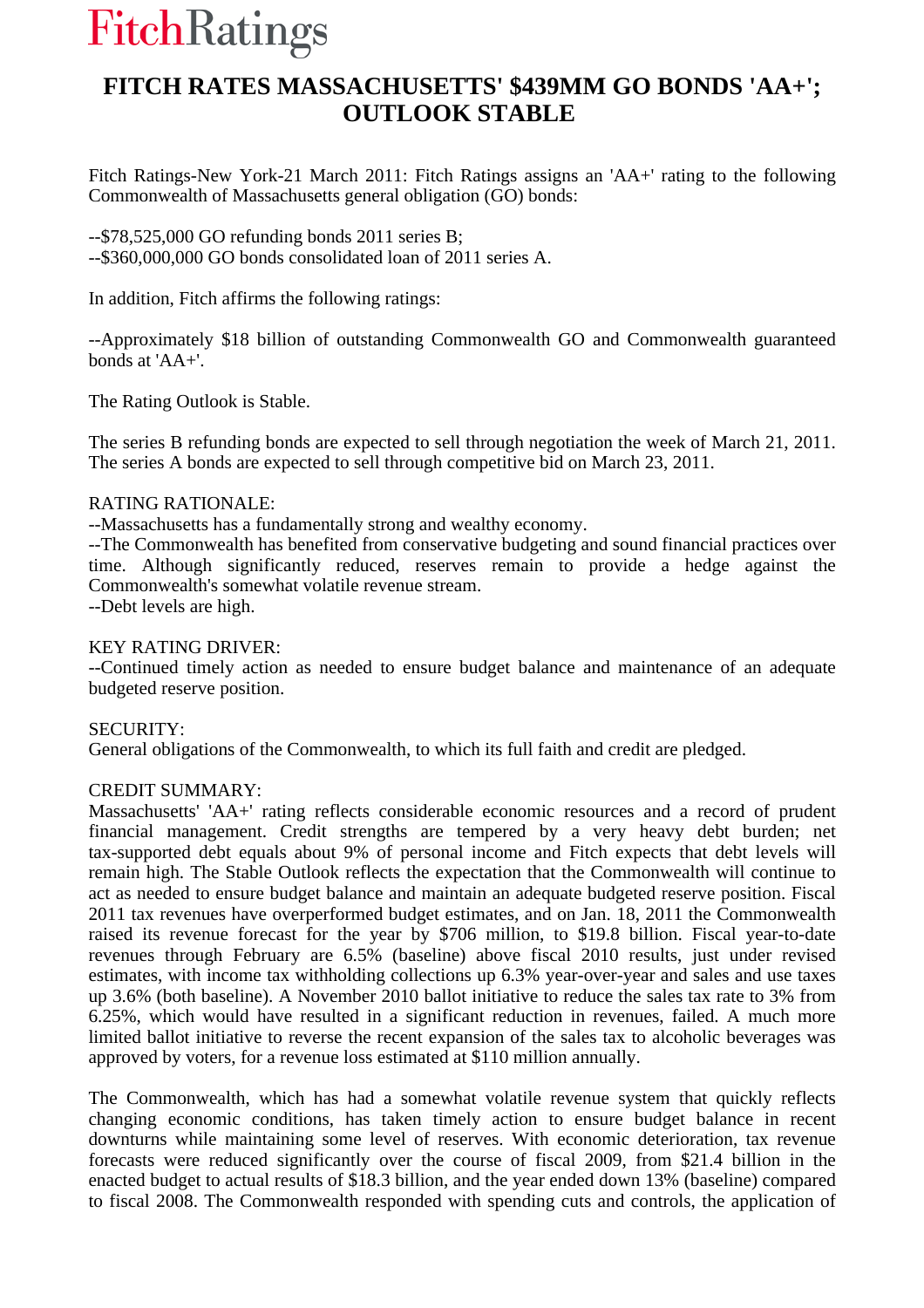extraordinary federal stimulus assistance funds, and a large reserve draw.

The budget for fiscal 2010 included a 25% increase in the Commonwealth's sales tax rate (to 6.25%) and other revenue measures totaling about \$1 billion, as well as additional spending control, another reserve fund draw, and federal stimulus to address a gap of about \$5 billion. Gaps that developed over the course of the year, due to reduced revenue expectations and increased spending needs (largely for social services), were addressed promptly. Actual revenue performance was \$84 million above the downwardly revised estimate of \$18.5 billion (as compared to the original budget forecast of \$18.9 billion). Total taxes were down 3.4% (baseline) versus fiscal 2009, reflecting a 3.9% sales tax drop, a 4.4% personal income tax decline, and a 1.3% corporate and business tax increase. Underperformance in income tax revenues, largely attributable to weaker than expected capital gains-related revenue, was offset by above-forecast returns of the other tax revenues.

The consensus tax revenue forecast for fiscal 2011, which began on July 1, assumed baseline growth of 2.5% from fiscal 2010. The governor's budget proposal closed an estimated gap of \$2.75 billion, including through a \$175 million reserve fund draw, up to \$300 million from debt restructuring for budget relief, and federal stimulus funds of \$1.4 billion. Following the 25% increase in the sales tax rate that became effective on Aug. 1, 2009, the executive budget did not include any broad-based tax increases. The enacted budget was generally in line with the governor's proposal. With revenue overperformance and the receipts of funds from the extension of federal stimulus funds related to the Medicaid program (FMAP), the Commonwealth no longer anticipates a reserve fund draw this year, with the stabilization fund balance instead projected to rise about \$100 million to \$773 million at the close of fiscal 2011. Although reduced from the peak funding level of \$2.3 billion at the end of fiscal 2007, the reserve fund provides financial cushion against revenue underperformance or above-budget spending.

The governor's budget proposal for fiscal 2012, which was released on Jan. 26, 2011, is based on a consensus tax revenue estimate of \$20.5 billion, up 3.7% actual and 5.3% baseline compared to estimates for the current year. The proposal includes no significant revenue raising. Spending control in the area of health care is assumed to severely limit growth in spending, which will be challenging to achieve. The proposed budget draws about \$200 million from the stabilization fund.

The governor has proposed numerous reforms, including in the area of pensions. The Commonwealth is responsible for the pension benefits of not only commonwealth employees but also teachers statewide. To avoid a large increase in the annual contribution for pensions in the fiscal 2012 budget, the schedule for amortizing the unfunded liability has been extended from 2025 to 2040.

The variability and unpredictability of capital gains-related tax revenue has been a key factor in the volatility of the Commonwealth's overall budget. The fiscal 2011 enacted budget included a new mechanism for budgeting capital gains-related tax revenue that will limit the amount of such revenue that can be included in the Commonwealth's budget going forward, with excesses dedicated to reserve funding. Fitch viewed this change as a budgeting policy improvement as it reduces the volatility of the Commonwealth's budget.

Massachusetts has a fundamentally strong and wealthy economy, with the third highest personal income per capita in the nation (125% of the U.S.). The Commonwealth experienced among the steepest employment drops in the country during the prior recession and, despite registering year-over-year employment gains in every month from July 2004 to September 2008, did not regain its prior peak. Employment began to decline in November 2008 but losses were below those of the U.S. Commonwealth employment in 2010 was 0.2% above the prior year, compared to a 0.8% drop for the U.S. In January 2011, year-over-year growth of 0.4% in Massachusetts compared to a 0.7% increase for the nation. The Commonwealth's unemployment rate of 8.3% in January 2011 was 92% of the U.S. level for the month.

Contact: Primary Analyst: Laura Porter Managing Director